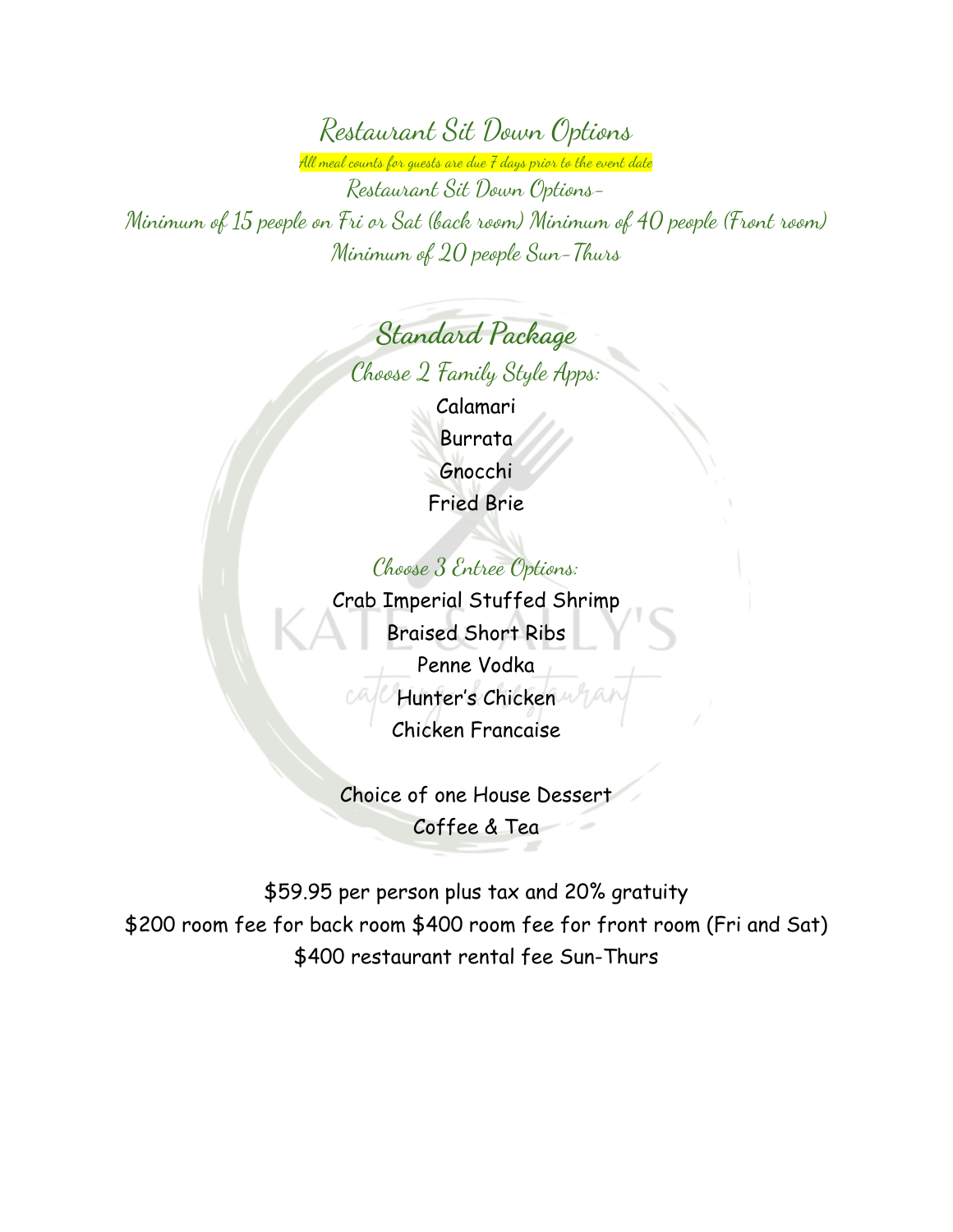# **Premium Package**

Choice of 3 Family Style Apps:

Calamari Burrata Gnocchi Fried Brie Carpaccio BBQ Shrimp

### Choose 4 Entrees

Crab Imperial Stuffed Shrimp Braised Short Ribs Penne Vodka Hunter's Chicken Chicken Francaise NY Strip Fra Diavlo Shrimp Penne Vodka 20 oz Pork Chop

Choice of House Dessert Coffee and Tea

\$68.95 per person plus tax and 20% gratuity. \$200 room fee for back room \$400 room fee for front room \$400 restaurant rental fee Sun-Thurs